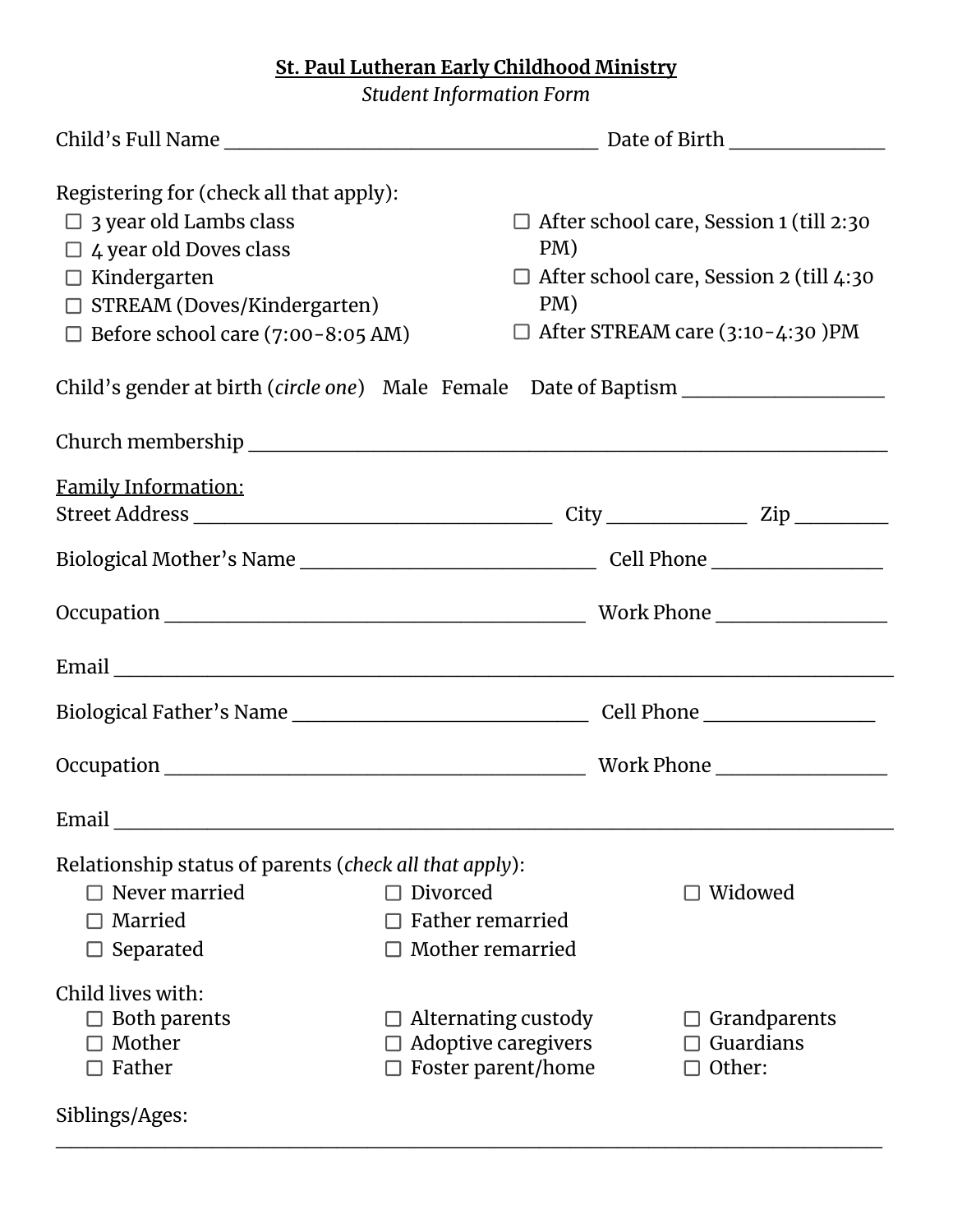| Relationship to Child ______________________                                                                                                                                                                                   |                                                                          | Occupation of Guardian                                                           |  |  |
|--------------------------------------------------------------------------------------------------------------------------------------------------------------------------------------------------------------------------------|--------------------------------------------------------------------------|----------------------------------------------------------------------------------|--|--|
|                                                                                                                                                                                                                                |                                                                          |                                                                                  |  |  |
| Person to contact in case parents cannot be reached ____________________________                                                                                                                                               |                                                                          |                                                                                  |  |  |
|                                                                                                                                                                                                                                |                                                                          |                                                                                  |  |  |
| <u>Child's experience:</u><br>$\Box$ Stayed at home with parents<br>$\Box$ Stayed with family members<br>$\Box$ Attended a preschool                                                                                           |                                                                          | $\Box$ Stayed with a family friend<br>$\Box$ Daycare                             |  |  |
| Child is toilet trained (required before attending classes):<br>$\Box$ Yes<br>$\Box$ No                                                                                                                                        |                                                                          | $\Box$ Will be prior to the start of school                                      |  |  |
| <b>Medical History</b>                                                                                                                                                                                                         |                                                                          |                                                                                  |  |  |
| Address: Andress: Address: Address: Address: Address: Address: Address: Address: Address: Address: Address: Address: Address: Address: Address: Address: Address: Address: Address: Address: Address: Address: Address: Addres |                                                                          |                                                                                  |  |  |
| Type of birth<br>$\Box$ Vaginal                                                                                                                                                                                                |                                                                          | $\Box$ C-section                                                                 |  |  |
| Time of birth<br>$\Box$ On time<br>$\Box$ Premature (how long) _______________                                                                                                                                                 |                                                                          |                                                                                  |  |  |
| Delivery complications (please explain):                                                                                                                                                                                       |                                                                          |                                                                                  |  |  |
| <u>Past illnesses</u> (check all that apply):<br>$\Box$ COVID 19<br>$\Box$ Chicken pox<br>$\Box$ Rubeola<br>$\Box$ Asthma<br>$\Box$ Other:                                                                                     | Rubella<br>$\Box$ Rheumatic Fever<br>$\Box$ Hay Fever<br>$\Box$ Diabetes | $\Box$ Mumps<br>$\Box$ Whooping Cough<br>$\Box$ Epilepsy<br>$\Box$ Poliomyelitis |  |  |